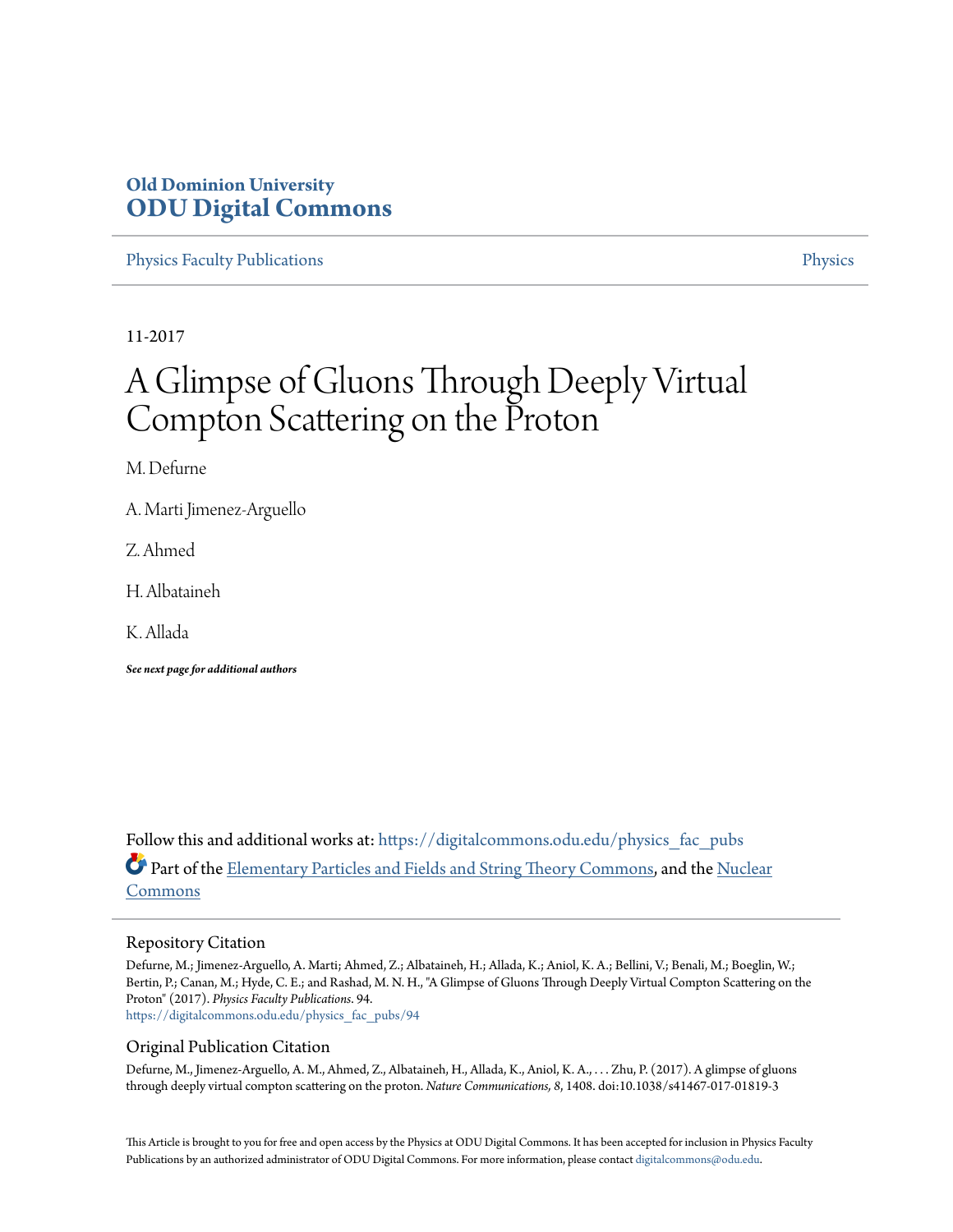## **Authors**

M. Defurne, A. Marti Jimenez-Arguello, Z. Ahmed, H. Albataineh, K. Allada, K. A. Aniol, V. Bellini, M. Benali, W. Boeglin, P. Bertin, M. Canan, C. E. Hyde, and M. N. H. Rashad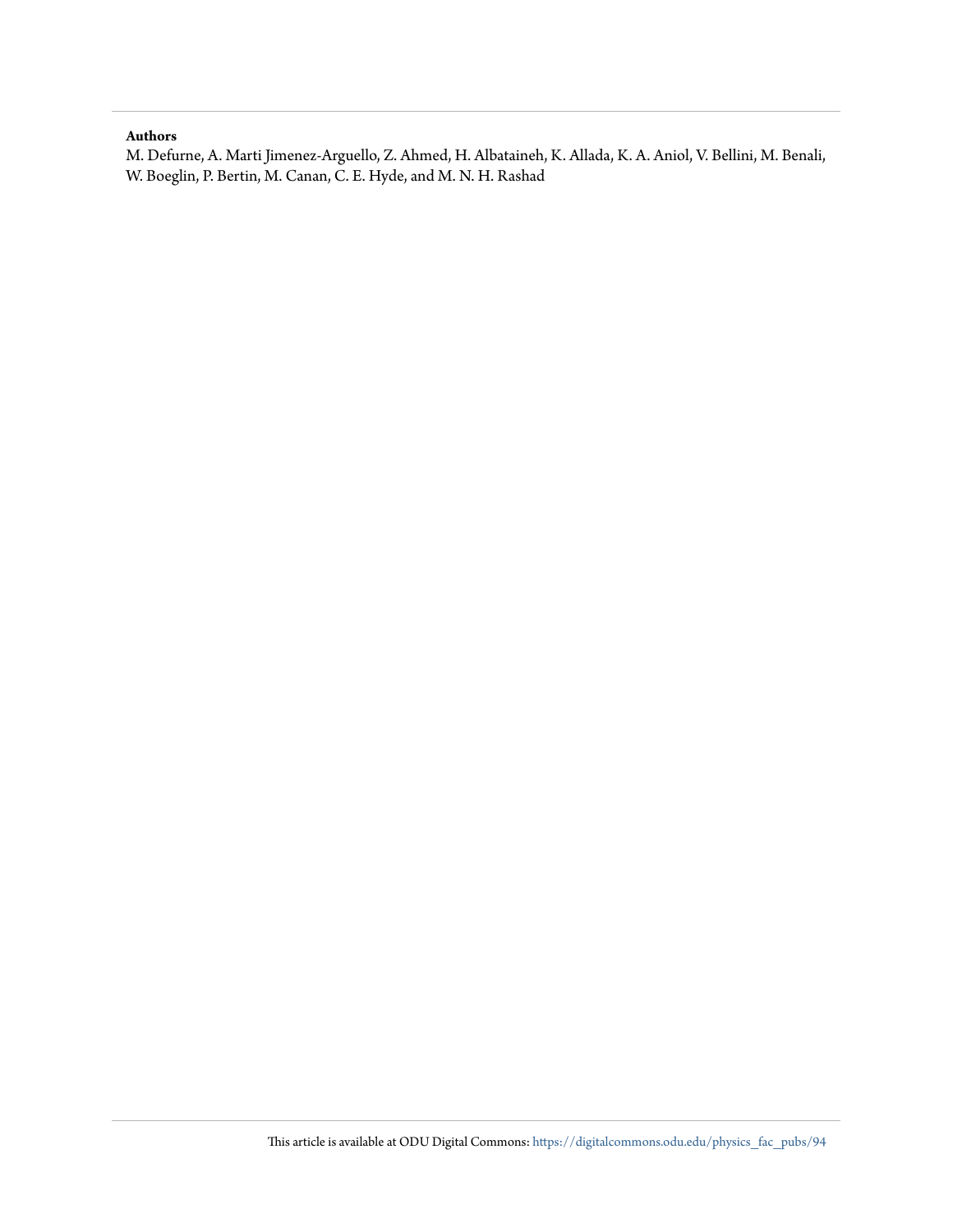

# ARTICLE

DOI: 10.1038/s41467-017-01819-3 **OPEN**

# A glimpse of gluons through deeply virtual compton scattering on the proton

M. Defurne et al.#

The internal structure of nucleons (protons and neutrons) remains one of the greatest outstanding problems in modern nuclear physics. By scattering high-energy electrons off a proton we are able to resolve its fundamental constituents and probe their momenta and positions. Here we investigate the dynamics of quarks and gluons inside nucleons using deeply virtual Compton scattering (DVCS)—a highly virtual photon scatters off the proton, which subsequently radiates a photon. DVCS interferes with the Bethe-Heitler (BH) process, where the photon is emitted by the electron rather than the proton. We report herein the full determination of the BH-DVCS interference by exploiting the distinct energy dependences of the DVCS and BH amplitudes. In the regime where the scattering is expected to occur off a single quark, measurements show an intriguing sensitivity to gluons, the carriers of the strong interaction.

Correspondence and requests for materials should be addressed to M.D. (email: [maxime.defurne@cea.fr](mailto:maxime.defurne@cea.fr)). #A full list of authors and their affliations appears at the end of the paper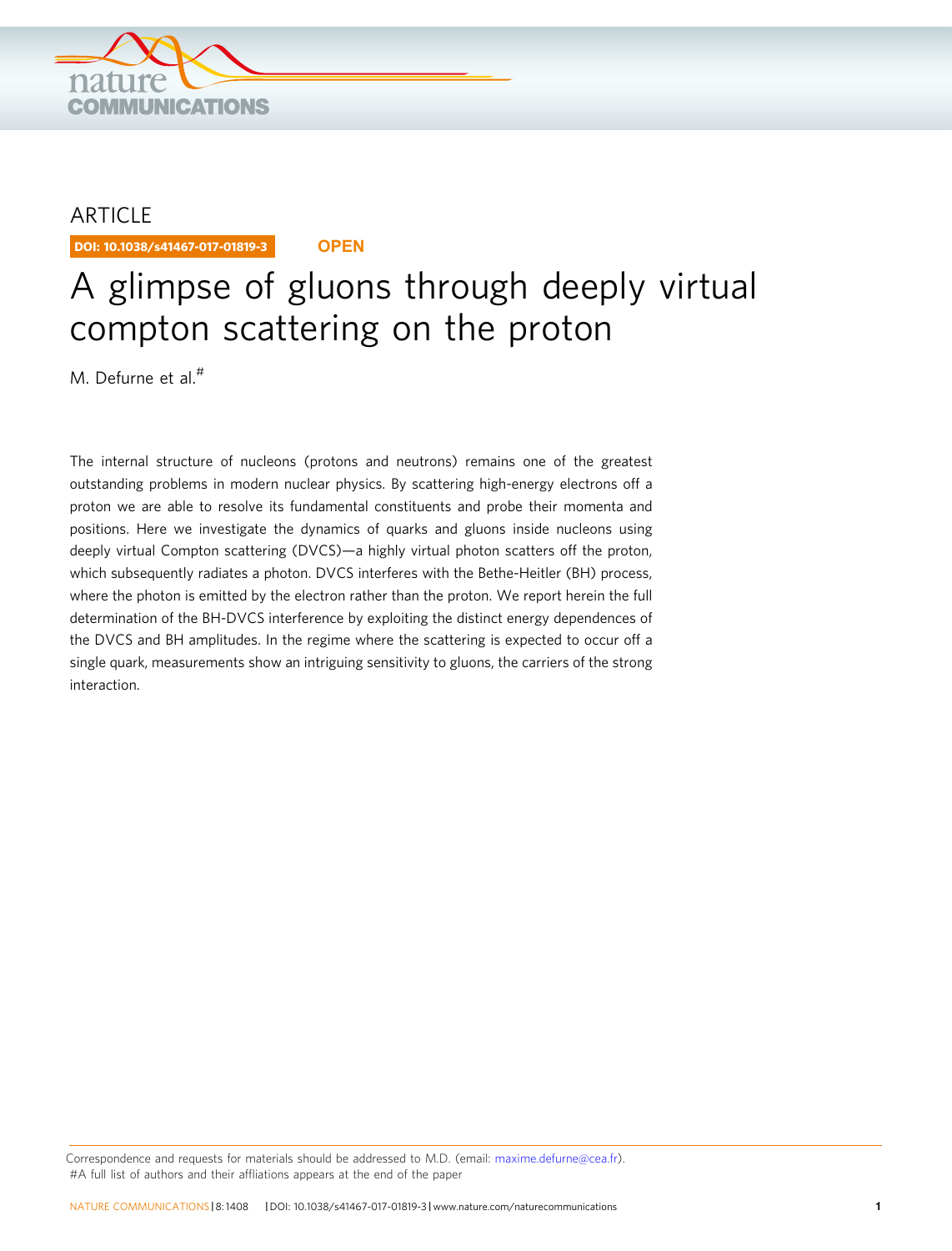he dynamics of quarks and gluons inside the nucleon are governed by the strong interaction, described by the theory of quantum chromodynamics. At a distance scale of the nucleon radius, perturbative computations cannot be performed because of the large value of the strong coupling constant  $\alpha_s$ . To unravel the internal dynamics of the nucleon and answer fundamental questions from the origin of its spin to the mechanism of confinement, lepton-scattering experiments have proven to be a powerful tool. Indeed, elastic scattering allows to access the transverse spatial distribution of charge and current in the nucleon through measurements of its electric and magnetic form factors, whereas parton distribution functions measured in deep inelastic experiments provide information on the longitudinal momentum carried by the confined quarks and gluons. Developed in the mid-90s, the generalized parton distributions (GPDs) provide a higher level of information and encode correlations between the transverse position and the longitudinal momentum of quarks and gluons inside the nucleon<sup>[4](#page-7-0)</sup>. Being a  $\frac{1}{2}$ -spin particle, the nucleon is described by four chiral-even GPDs  $\{H, E, H, E\}$ and their chiral-odd counterparts more commonly called trans-versity GPDs, for each quark flavor and for gluons<sup>[5](#page-7-0)</sup>.

GPDs are accessible through deep virtual photoproduction processes: a high-energy virtual photon scatters off the proton and all the subsequent particles in the final state are identified<sup>[6](#page-7-0)–15</sup>.



Fig. 1 A few examples of DVCS diagrams. At leading-order in perturbative quantum chromodynamics (QCD) (a), the virtual photon with fourmomentum q interacts with a single quark (single straight line) from the proton p, in the limit  $Q^2 = -q^2$  much larger than the proton mass squared. Subsequently, the active quark emits a real photon with four-momentum  $q'$ . The recoil proton has four-momentum  $p'$ . Perturbation theory can be used to calculate the part of the amplitude above the (dashed) factorization line, whereas GPDs encode the non-perturbative structure of the nucleon. At next-to-leading order in perturbative QCD (b), a gluon (curly line) from the proton splits into a quark-antiquark pair and the quark absorbs the virtual photon. c An example of deeply virtual Compton scattering (DVCS) diagram at next-to-leading twist illustrating a quark-gluon correlation. The average longitudinal momentum fraction carried by the active parton (quark/gluon) is x and −2ξ is the longitudinal momentum transfer. The helicity of the photons contributing to the leading-twist amplitudes are specified in parenthesis

The high-energy scale introduced by the virtual photon (or equivalently its short distance resolution scale) ensures that the reaction is governed by perturbative dynamics of quarks and gluons  $(\alpha_{\rm S} \ll 1)$ . In this work we focus on the process in which a single high-energy photon is emitted by the scattered proton, the so-called deeply virtual Compton scattering (DVCS). Similarly to holography, measuring not only the magnitude but also the phase of the DVCS amplitude allows to perform three-dimensional (3D) images of the proton internal structure. The phase is accessible through the quantum-mechanical interference of DVCS with the Bethe-Heitler (BH) process, where the photon is emitted by the electron rather than the proton.

We report accurate measurements of the photon electroproduction cross section. Our results show an unexpected sensitivity to the gluon content of the proton. In addition, by using different incident beam energies, we were able to isolate the contribution of the BH-DVCS interference term from the pure DVCS<sup>2</sup> amplitude.

#### Results

The DVCS amplitude. Collinear factorization theorems<sup>[16,17](#page-7-0)</sup> demonstrate that at sufficiently high energy, the DVCS amplitude is a convolution of a perturbative kernel with the GPDs of the nucleon—which describe the nucleon's non-perturbative structure (Fig. 1). These convolutions, called Compton form factors (CFFs), can be classified according to photon-helicity states. With  $\lambda$  and  $\lambda'$  the helicity state of the virtual photon and outgoing real photon, respectively, we distinguish three kinds of photonhelicity-dependent CFFs  $\mathcal{F}_{\lambda\lambda'} \in \{\mathcal{H}_{\lambda\lambda'}, \mathcal{E}_{\lambda\lambda'}, \tilde{\mathcal{H}}_{\lambda\lambda'}, \tilde{\mathcal{E}}_{\lambda\lambda'}\}^{18}$ : the helicity-conserved CFFs  $(\mathcal{F}_{++})$ , which describe diagrams for which the virtual and the outgoing photons have the same helicity state, the transverse-to-transverse helicity-flip CFFs  $(\mathcal{F}_{-+})$  for which the virtual and the outgoing photons have opposite helicities, and the longitudinal-to-transverse helicity-flip CFFs  $(\mathcal{F}_{0+})$ describing the contribution of a longitudinally polarized virtual photon. The CFFs are also classified according to the inverse power of  $Q = \sqrt{Q^2}$  with which they enter the DVCS amplitude. This power is called the twist, and is equal to the dimension minus the spin of the corresponding operator. The leading-twist (LT) CFFs are  $\mathcal{F}_{++}$  and  $\mathcal{F}_{-+}$ , which are twist-2. CFFs  $\mathcal{F}_{0+}$  are twist-3, i.e.,  $\frac{1}{0}$ -suppressed with respect to the LT CFFs. Note that the gluon contribution (Fig. 1 top right) while twist-2, is suppressed by a factor of  $\alpha_S$  (next-to-leading-order; NLO).

To experimentally study DVCS, the virtual photon in the initial state is produced via the scattering of a multi-GeV electron off a proton. Consequently, DVCS events have an electron and a proton (ep) in the initial state, with a final state composed of the scattered electron, the recoil proton and the high-energy photon (epy). However, the final photon of the reaction  $ep \rightarrow ep\gamma$  can also be emitted by either the incoming or scattered electron instead of the proton, a competing channel called BH. Therefore, the exclusive photon electroproduction  $ep \rightarrow ep\gamma$  cross section of a polarized electron beam of energy k off an unpolarized target of mass M (Fig. [2\)](#page-4-0) can be written as  $19$ :

$$
\frac{d^4\sigma(h)}{dQ^2dx_Bdtd\phi} = \frac{d^2\sigma_0}{dQ^2dx_B} \times \left[ \left| \mathcal{T}^{\text{BH}} \right|^2 + \left| \mathcal{T}^{\text{DVCS}}(h) \right|^2 - \mathcal{I}(h) \right] \tag{1}
$$

where  $\phi$  is the angle between the leptonic and hadronic planes defined by the Trento convention<sup>[20](#page-7-0)</sup>, h the lepton helicity, and  $\mathcal{I}$  is the interference of the virtual Compton  $T^{DVCS}$  and BH  $T^{BH}$ amplitudes.

The interference between BH and DVCS provides a way to independently access the real and imaginary parts of CFFs. At leading order (LO), the imaginary part of  $\mathcal{F}_{++}$  is directly related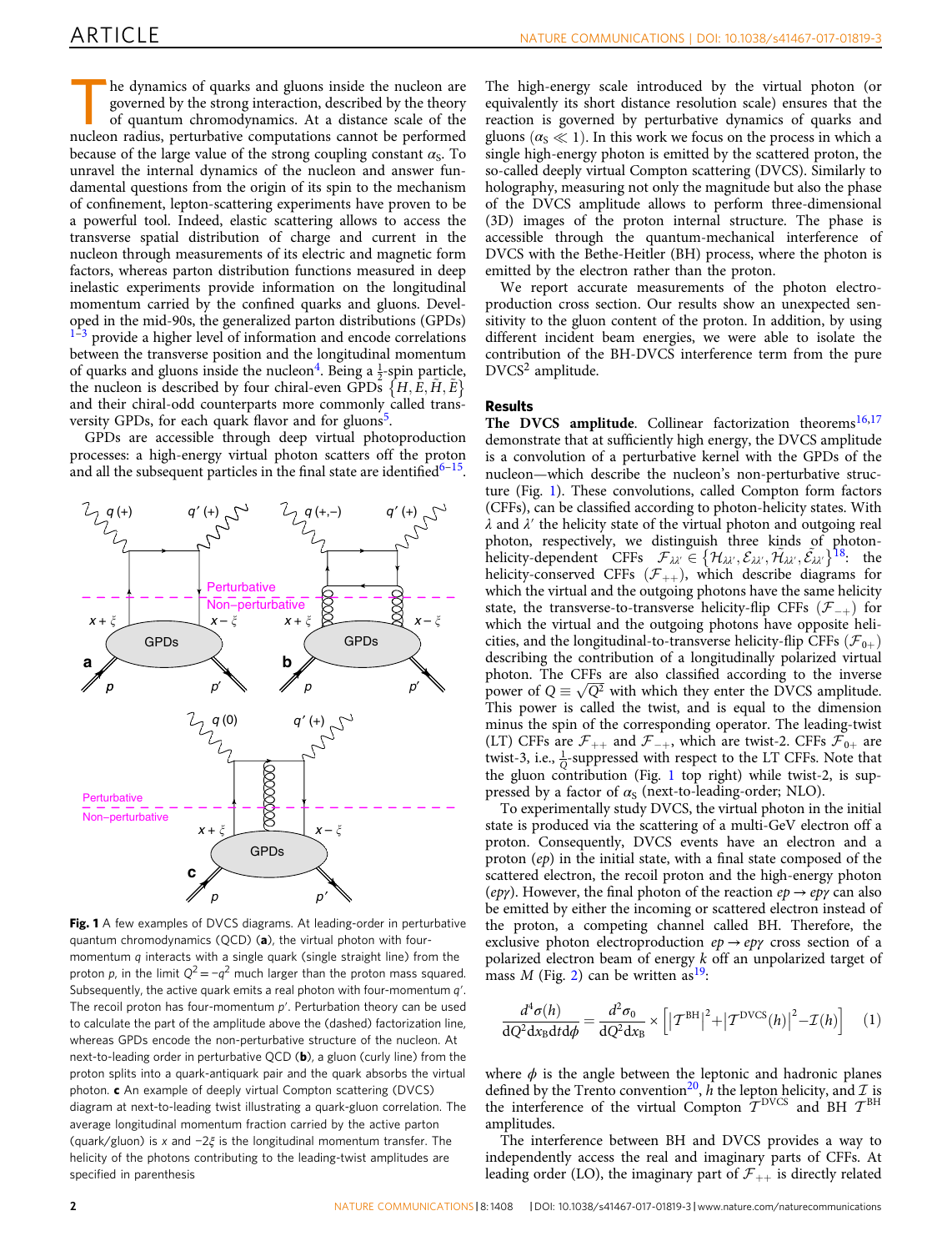<span id="page-4-0"></span>

Fig. 2 Lowest-order diagrams for ep  $\rightarrow$  epy. The momentum four-vectors of external particles are labeled on the left. The net four-momentum transfer to the proton is  $\Delta_{\mu} = (q - q')_{\mu} = (p' - p)_{\mu}$ . In the virtual Compton scattering (VCS) amplitude, the (spacelike) virtuality of the incident photon is  $Q^2 =$  $-q^2 = -(k - k')^2$ . The Bjorken variable  $x_B$  is defined as  $x_B = Q^2/(2q \cdot P)$ . In the Bethe-Heitler amplitude, the virtuality of the incident photon is  $-\Delta^2 = -t$ 

| Table 1 Kinematic settings experiment E07-007                                                    |                |               |                          |  |  |
|--------------------------------------------------------------------------------------------------|----------------|---------------|--------------------------|--|--|
| $Q^2$ (GeV <sup>2</sup> )                                                                        | X <sub>R</sub> | Ebeam (GeV)   | $-t$ (GeV <sup>2</sup> ) |  |  |
| 1.50                                                                                             | 0.36           | 3.355<br>5.55 | 0.18, 0.24, 0.30         |  |  |
| 1.75                                                                                             | 0.36           | 4.455<br>5.55 | 0.18, 0.24, 0.30, 0.36   |  |  |
| 2.00                                                                                             | 0.36           | 4.455<br>5.55 | 0.18, 0.24, 0.30, 0.36   |  |  |
| Three $O^2$ settings were measured at constant value of $x_0$ and at two different incident beam |                |               |                          |  |  |

Three Q<sup>2</sup> settings were measured at constant value of x<sub>B</sub> and at two different incident beam<br>energy E<sup>beam</sup>. The values of −*t* at which cross sections were determined are reported in the last column of the table

to the corresponding GPD at  $x = \xi$ :

$$
\mathcal{R}e\mathcal{F}_{++} = \mathcal{P}\int_{-1}^{1} dx \left[\frac{1}{x-\xi} - \kappa \frac{1}{x+\xi}\right] F(x,\xi,t),
$$
  
\n
$$
\mathcal{I}m\mathcal{F}_{++} = -\pi [F(\xi,\xi,t) + \kappa F(-\xi,\xi,t)],
$$
\n(2)

where  $\kappa = -1$  if  $F \in \{H, E\}$  and 1 if  $F \in \{H, E\}$ . Recent phenomenology uses the LT and LO approximation in order to extract or parametrize GPDs, which translates into neglecting  $\mathcal{F}_{0+}$  and  $\mathcal{F}_{-+}$  and using the relations of Eq. (2)<sup>[21](#page-7-0)-[23](#page-7-0)</sup>.

The experiment. We report herein measurements of helicitydependent and helicity-independent photon electroproduction cross sections with high statistical accuracy in Hall A of Jefferson Lab. The H $(\vec{e}, e'\gamma)p$  cross section was measured at  $x_B = 0.36$  for three  $Q^2$ -settings. Data for each  $Q^2$ -value were taken with two incident beam energies and binned in −t. Kinematics are summarized in Table 1. The present experimental study was initiated to separate the DVCS-BH interference and  $DVCS<sup>2</sup>$  contributions to the  $ep \rightarrow ep\gamma$  cross section, by exploiting the different energy dependences of the BH and DVCS amplitudes. Until now, only the asymmetry between incident electron and positron beams could be used to constrain the real part of this interference  $9,24$ .

In experiment E07–007 a longitudinally polarized electron beam impinged on a 15-cm-long liquid  $H_2$  target. Beam polarization was continuously measured by the Hall A Compton polarimeter and found to be  $72 \pm 2\%_{\text{sys}}$  on average. Scattered electrons were detected in the left high-resolution spectrometer  $(HRS)^{25}$ . Events were triggered by the coincidence of a scintillator plane (S2m) and a signal in a gas Cerenkov counter. The HRS  $\delta p/p \sim 10^{-4}$  momentum resolution and  $\delta \theta \sim 0.6$  mr horizontal angular resolution provide a precise measurement of the electron kinematics and interaction vertex. Tracking efficiency was known to 0.5%. The final state photon was detected in an electromagnetic calorimeter consisting on an  $16 \times 13$  array of PbF<sub>2</sub> crystals. Its energy resolution was measured to be 2.4% at 4.2 GeV, with  $\sim$ 3 mm spatial resolution.

The exclusivity of the reaction is ensured by a cut on the  $ep \rightarrow$ eγX missing mass squared  $M_X^2 = (k+p-k'-q')^2$  (Fig. [3\)](#page-5-0). The number of events  $N_C$  below the missing mass cut  $M_C^2$  is the sum of four contributions:

$$
N_{\rm C} = N_{ep \to ep\gamma} + N_{\pi^0 - 1\gamma} + N_{\rm acc} + N_{\rm SIDIS},\tag{3}
$$

with  $N_{ep\rightarrow ep\gamma}$  the number of exclusive photon events,  $N_{\pi^0-1\gamma}$  the contamination from  $\pi^0$  decays that yield only one photon in the calorimeter,  $N_{\text{acc}}$  the number of electron-photon accidental coincidences, and  $N<sub>SIDIS</sub>$  the contamination from semi-inclusive events  $ep \rightarrow ep\gamma X$ . The contamination caused by asymmetric  $\pi^0$ decays with respect to the pion momentum was estimated by simulating thousands of decays for each  $\pi^0$  identified in the data and computing the likelihood for each to yield only one photon in the experimental acceptance. The subtraction of  $N_{\text{acc}}$  was performed by analyzing events where the scattered electron and the detected photon were not in coincidence. In addition, we applied a 800 MeV energy cut on the photon to remove most of the accidental background and required a value of  $M_{\rm X}^2 > 0.5 \text{ GeV}^2$ to increase the signal/background ratio (Fig. [3](#page-5-0)). We also applied a  $M_{\rm X}^2$  < 1 GeV<sup>2</sup> cut so that  $N_{\rm SIDIS}$  is < 1% of exclusive  $N_{ep\rightarrow ep\gamma}$  events. The significant fraction of exclusive photon events with a missing mass squared higher than  $M_C^2$  is corrected by applying the same cut to the Monte-Carlo simulation used to compute the experimental acceptance. This fraction of events removed varies from bin to bin since the width and position of the exclusive signal may slightly change from one bin to another. The compact experimental setup provides a very flat geometrical acceptance, except at the edges of the detectors, where it drops to 75–30% depending on the kinematic setting. The energy resolution of the calorimeter was smeared locally in order to match the missing mass resolution observed in the experimental data, and the pointto-point systematic uncertainty associated to the exclusivity cut estimated to be 2%.

The Monte-Carlo simulation is based on the GEANT4 toolkit and includes real and virtual radiative corrections following the procedure described in ref.  $12$  and based on calculations by Vanderhaeghen et al.<sup>26</sup>. A 2% point-to-point systematic uncertainty has been attributed to the radiative corrections and a 1% correlated uncertainty to the HRS acceptance model<sup>27</sup>. The simulation is used to account for bin migration effects in t and  $\phi$ (around 10% in average) due to detector resolution and Bremsstrahlung radiation<sup>[12](#page-7-0)</sup>, with 1% point-to-point systematic uncertainty. An additional bin in  $t$  is used to correct for bin migration in and out of the largest |t| − bin. We also include 2% correlated uncertainty for the integrated luminosity and data acquisition dead-time correction and 0.5% for trigger efficiency, which yields a total systematic uncertainty of 3.9% for the unpolarized cross sections and 4.4% for the helicity-dependent cross sections. The total systematic uncertainties are comparable to the typical values of the statistical uncertainties on the unpolarized cross sections.

Photon electroproduction cross sections. The scattering amplitude is a Lorentz invariant quantity, but the deeply virtual scattering process nonetheless defines a preferred axis (light-cone axis) for describing the scattering process. At finite  $Q^2$  and nonzero *t*, there is an ambiguity in defining this axis, though all definitions converge as  $Q^2 \rightarrow \infty$  at fixed t. Belitsky et al.<sup>18</sup> decompose the DVCS amplitude in terms of photon-helicity states where the light-cone axis is defined in the plane of the fourvectors  $q$  and  $P$ . This leads to the CFFs defined previously. Recently, Braun et al. $^{28}$  $^{28}$  $^{28}$  proposed an alternative decomposition, which defines the light-cone axis in the plane formed by  $q$  and  $q'$ , resulting in a new set of CFFs  $\mathbb{F}_{\lambda\lambda'}$  parameterizing the DVCS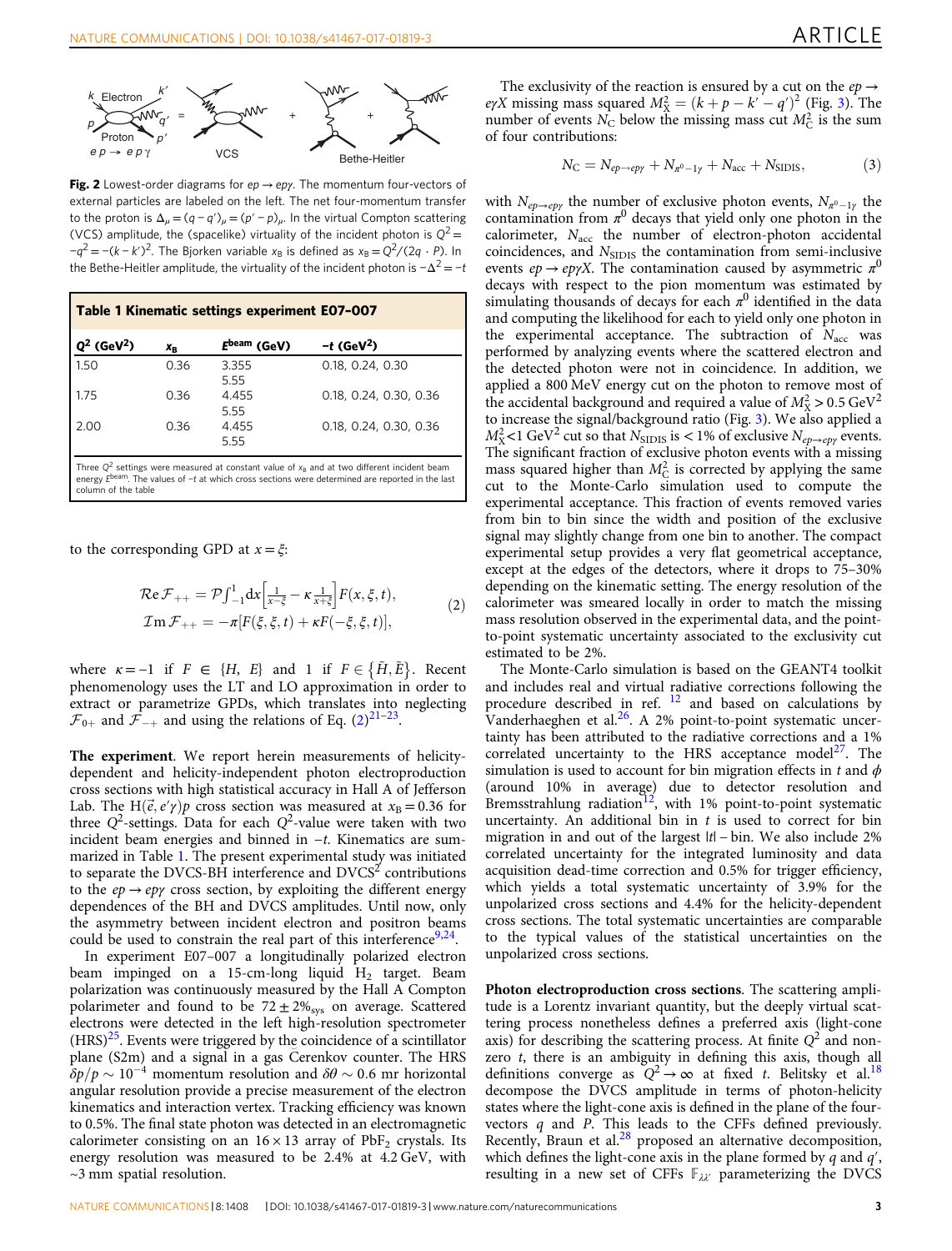<span id="page-5-0"></span>

Fig. 3 Missing mass squared distribution. The black histogram presents the raw data. Accidental and  $\pi^0$  backgrounds are shown in green and orange, respectively. The subtraction of the accidental and  $\pi^0$  contributions from the raw data is displayed in blue. The Monte-Carlo simulation is represented by the open crosses, whereas the triangles show the estimated inclusive yield obtained by subtracting the simulation from the background-subtracted data. The vertical dotted lines illustrate the two cuts applied on  $M_{\rm X}^2$  in the analysis. This figure corresponds to the kinematic setting  $E^{\rm beam}$  = 4.455 GeV and  $Q^2$  = 1.75 GeV<sup>2</sup>, integrated over  $t$ 



Fig. 4 Beam helicity-dependent and helicity-independent cross sections. Unpolarized cross sections are represented with black circles and polarized cross sections with black triangles. The kinematic setting shown corresponds to  $Q^2 = 1.75$  GeV<sup>2</sup>, x<sub>B</sub> = 0.36, and t = -0.30 GeV<sup>2</sup>. The beam energies are E<sup>beam</sup> = 4.455 GeV (a) and  $E^{beam} = 5.55$  GeV (b). Bars show s.d. statistical uncertainties, calculated as the squared root of the number of detected events and propagated to the measured cross sections. Dashed lines represent the result of the LT/LO fit with  $\mathbb{H}_{++}$ ,  $\mathbb{E}_{++}$ ,  $\mathbb{H}_{++}$ , and  $\mathbb{E}_{++}$ . Solid lines show the result of the HT fit with  $H_{++}$ ,  $H_{0+}$ ,  $H_{0+}$ , and  $H_{0+}$ . Curves for the NLO fit ( $H_{++}$ ,  $H_{++}$ ,  $H_{-+}$ , and  $H_{-+}$ ) overlap with the HT fit and are not shown. Results of the KM15<sup>[29](#page-7-0)</sup> fit to previously published DVCS data are also presented

amplitude, and argue that this is more convenient to account for kinematical power corrections of  $\mathcal{O}(t/Q^2)$  and  $\mathcal{O}(M^2/Q^2)$ . The bulk of these corrections can be included by rewriting the CFFs  $\mathcal{F}_{\lambda\lambda'}$  in terms of  $\mathbb{F}_{\lambda\lambda'}$  using the following map<sup>[28](#page-7-0)</sup>:

$$
\mathcal{F}_{++} = \mathbb{F}_{++} + \frac{\chi}{2} [\mathbb{F}_{++} + \mathbb{F}_{-+}] - \chi_0 \mathbb{F}_{0+},
$$
 (4)

$$
\mathcal{F}_{-+} = \mathbb{F}_{-+} + \frac{\chi}{2} [\mathbb{F}_{++} + \mathbb{F}_{-+}] - \chi_0 \mathbb{F}_{0+},
$$
 (5)

$$
{\cal F}_{0+}=-(1+\chi){\mathbb F}_{0+}+\chi_0[{\mathbb F}_{++}+{\mathbb F}_{-+}], \hspace{1.0in}(6)
$$

where kinematic parameters  $\chi_0$  and  $\chi$  are defined as follows

(Eq. 48 of ref.  $^{28}$ ):

$$
\chi_0 = \frac{\sqrt{2Q\tilde{K}}}{\sqrt{1+\epsilon^2(Q^2+t)}} \propto \frac{\sqrt{t_{\min}-t}}{Q},\tag{7}
$$

$$
\chi = \frac{Q^2 - t + 2x_B t}{\sqrt{1 + \epsilon^2} (Q^2 + t)} - 1 \propto \frac{t_{\min} - t}{Q^2}.
$$
 (8)

Within the  $\mathbb{F}_{\mu\nu}$ -parameterization, the LT and LO approximation consists in keeping  $\mathbb{F}_{++}$  and neglecting both  $\mathbb{F}_{0+}$  and  $\mathbb{F}_{-+}$ . Nevertheless, as a consequence of Eqs. (5) and (6),  $\mathcal{F}_{0+}$  and  $\mathcal{F}_{-+}$ are no longer equal to zero since proportional to  $\mathbb{F}_{++}$ . The functions that can be extracted from data to describe the 3D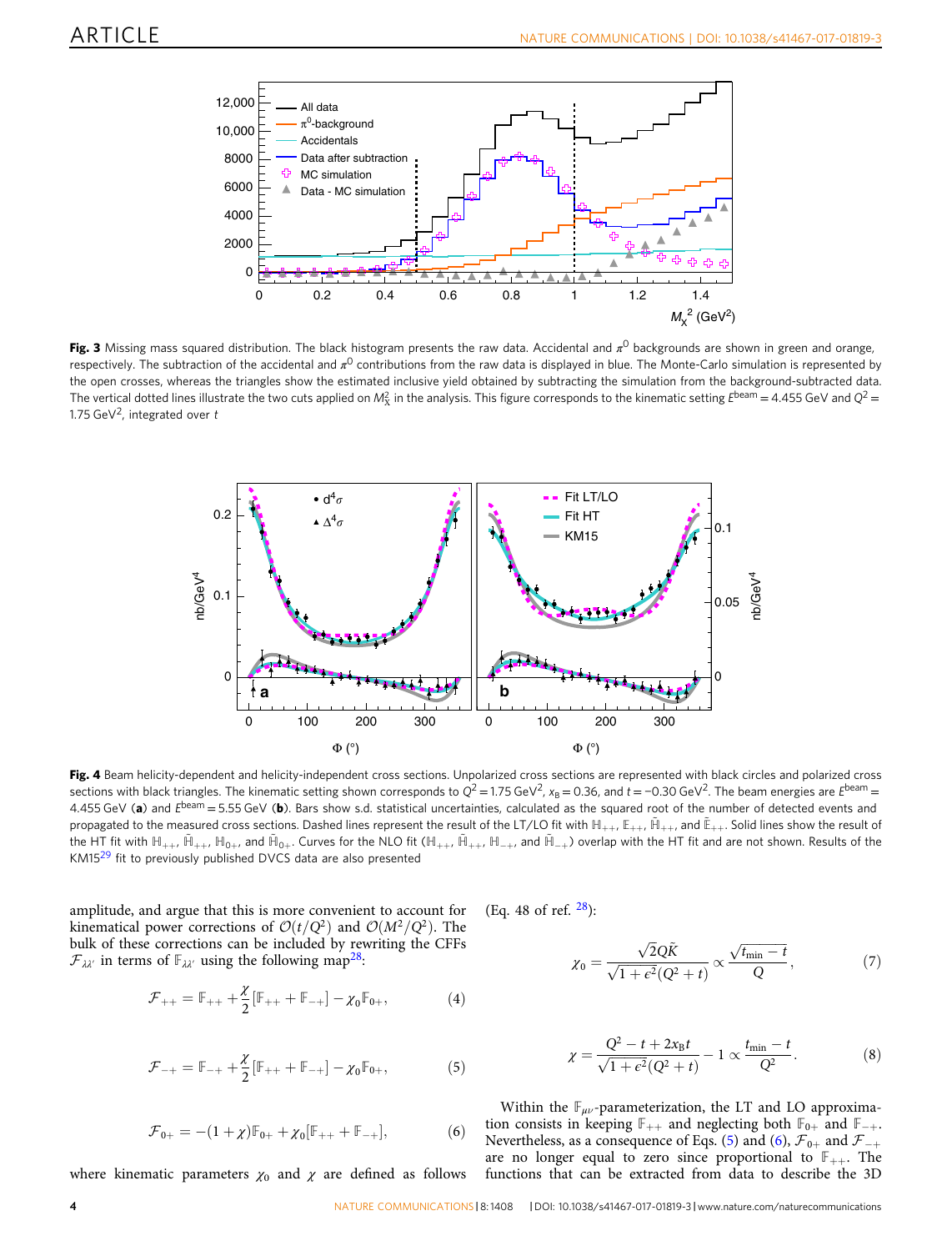<span id="page-6-0"></span>structure of the nucleon become:

$$
\mathcal{F}_{++} = \left(1 + \frac{\chi}{2}\right)\mathbb{F}_{++}, \mathcal{F}_{0+} = \chi_0 \mathbb{F}_{++}, \mathcal{F}_{-+} = \frac{\chi}{2}\mathbb{F}_{++}.
$$
 (9)

A numerical application gives  $\chi_0 = 0.25$  and  $\chi = 0.06$  for  $Q^2 =$ 2 GeV<sup>2</sup>,  $x_B = 0.36$ , and  $t = -0.24$  GeV<sup>2</sup>. Considering the large size of the parameters  $\chi_0$  and  $\chi$ , these kinematical power corrections cannot be neglected in precision DVCS phenomenology, in particular in order to separate the DVCS-BH interference and  $DVCS<sup>2</sup>$  contributions. Indeed, when the beam energy changes, not only do the contributions of the DVCS-BH interference and  $DVCS<sup>2</sup>$  terms change but also the polarization of the virtual photon changes, thereby modifying the weight of the different helicity amplitudes.

Figure [4](#page-5-0) presents the beam helicity-dependent and helicityindependent cross sections measured in one kinematic bin, at two different values of the incident beam energy. The  $KM15^{29}$  $KM15^{29}$  $KM15^{29}$  line shows a LT and LO global fit without kinematically suppressed

| <b>Table 2 Results of the cross-section fits</b>                                    |                   |                     |                   |  |  |
|-------------------------------------------------------------------------------------|-------------------|---------------------|-------------------|--|--|
| <b>Fit description</b>                                                              | LO/LT             | <b>Higher twist</b> | <b>NLO</b>        |  |  |
| <b>Helicity states</b>                                                              | $++$              | $++/0+$             | $++/-+$           |  |  |
| $t = -0.18 \text{ GeV}^2$<br>$t = -0.24 \text{ GeV}^2$<br>$t = -0.30 \text{ GeV}^2$ | 250<br>367<br>415 | 204<br>206<br>189   | 206<br>208<br>190 |  |  |

Values of  $\chi^2$  (ndf = 208) obtained in the leading-order, leading-twist (++); higher-twist (++/0<br>+); and next-to-leading-order (++/−+) scenarios. The fit is not performed at the highest value of  $-t$  because of the lack of full acceptance in  $\phi$ , resulting in a large statistical uncertainty. The fits include statistical and point-to-point systematic uncertainties

power corrections, which was able to reproduce all currently available DVCS data, from collider to fixed-target experiments.

## **Discussion**

Neglecting the (logarithmic)  $Q^2$ -evolution of the CFFs between 1.5 and  $2 \text{ GeV}^2$ , we have performed a combined fit of all our data at constant  $x_B$  and t. For each  $-t$  bin, this fit includes the helicitydependent and helicity-independent cross sections at two values of beam energy and all three values of  $Q^2$ . Point-to-point systematic uncertainties (3.2% total) were added to statistical uncertainties quadratically when performing the fit. The effect of correlated systematic uncertainties was found negligeable.

The LO/LT fit is shown in Fig. [4](#page-5-0) for  $t = -0.30 \text{ GeV}^2$ , in which the free parameters are the real and imaginary parts of  $H_{++}$ ,  $H_{++}$ ,  $E_{++}$ , and  $E_{++}$ . This fit reproduces very poorly the angular distribution of the data yielding a value of  $\chi^2$ /ndf = 415/208. Indeed, the strong enhancement of the  $cos\phi$ -harmonics in the DVCS<sup>2</sup> amplitude originated by the large size of  $\chi_0$  translates into the bump in the dashed line around  $\phi = 180^{\circ}$  for  $E^{\text{beam}} =$ 5.550 GeV. Two additional fits were performed including either  $\{\mathbb{H}_{0+}, \tilde{\mathbb{H}}_{0+}\}$  to include genuine twist-3 contributions or  $\{\mathbb{H}_{-+}, \widetilde{\mathbb{H}}_{-+}\}$  to include gluon-transversity GPD contributions arising at NLO . In both of these latter fits  $\mathbb{E}_{++}$  and  $\mathbb{E}_{++}$ , expected to have the smallest contributions, were set to zero, thus keeping constant the number of free parameters. Including  $\mathbb{E}_{++}$  and  $\mathbb{E}_{++}$ yields similarly good fits, though. The fit to the data is much better  $(\chi^2/\text{ndf} = 190/208)$  for both the higher-twist (HT) or the NLO scenarios than for the LO/LT case. This conclusion also holds for the lower −t bins, as summarized in Table 2. We observe the crucial role of gluons in the description of the process, either through the quark-gluon correlations involved in HT diagrams or



**Fig. 5** A generalized Rosenbluth separation. DVCS<sup>2</sup> and DVCS-BH interference contributions are shown at  $Q^2 = 1.75$  GeV<sup>2</sup>,  $x_B = 0.36$ ,  $t = -0.30$  GeV<sup>2</sup>, and  $E<sup>beam</sup> = 5.55 GeV$  for the helicity-independent (a) and helicity-dependent (b) cross sections. Solid and dotted lines represent these contributions for the twist-3 (HT) scenario; dashed and dashed-dotted lines correspond to the NLO scenario. Bands show s.d. statistical uncertainties. A DVCS<sup>2</sup> contribution appears in the helicity-dependent cross section only if there is a contribution from the longitudinal polarization of the virtual photon (HT scenario)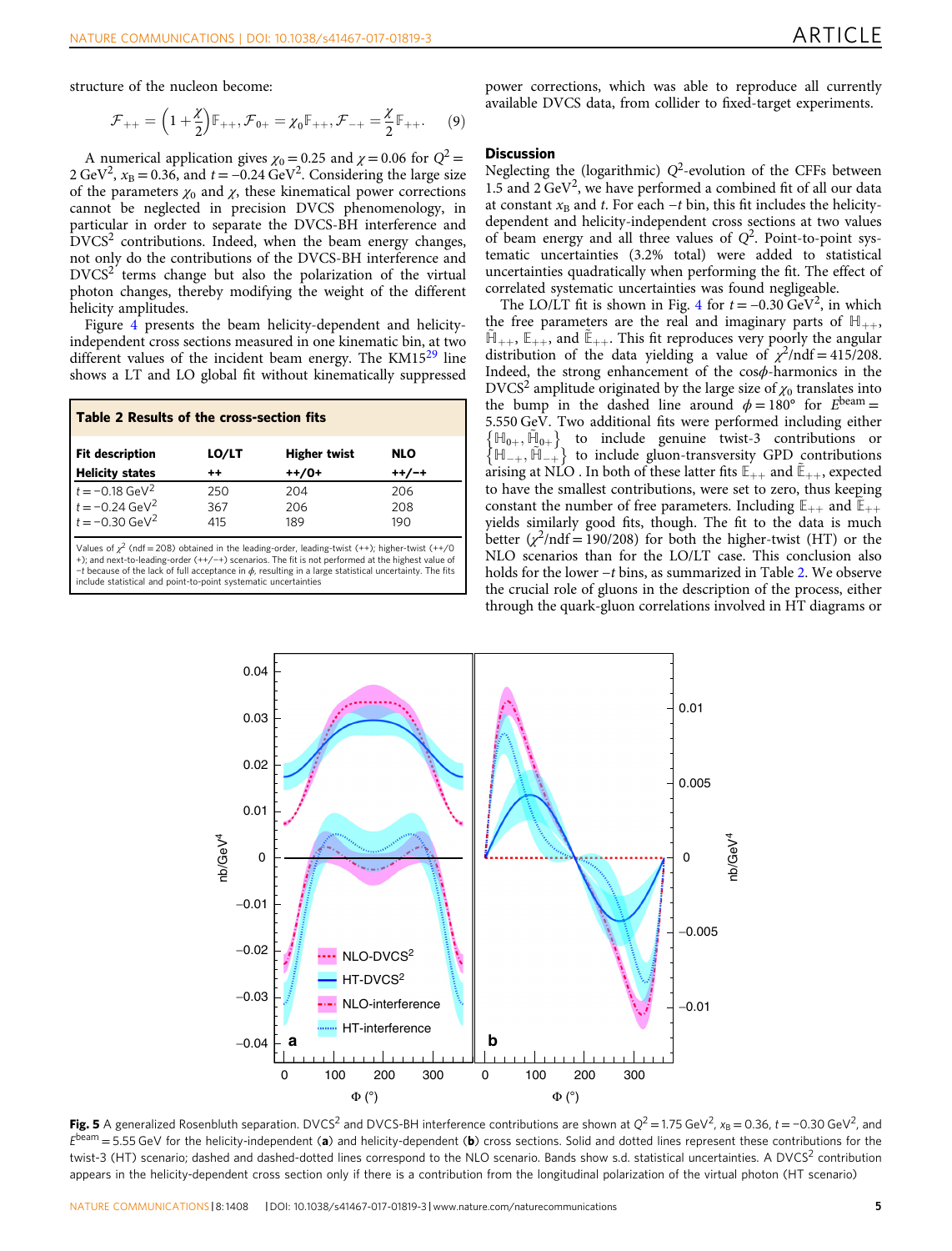<span id="page-7-0"></span>through next-to-leading effects implying gluon-transversity GPDs. This pioneer analysis including the kinematical power corrections recently calculated for DVCS demonstrate that the LT approximation is no longer sufficient to describe the accuracy of these new data.

Within both successful fit scenarios, the  $DVCS<sup>2</sup>$  and the BH-DVCS interference terms are well separated, as presented in Fig. [5](#page-6-0): we denote this procedure a generalized Rosenbluth separation. In particular, we note a significant  $DVCS<sup>2</sup>$  contribution in the HT scenario to the helicity-dependent cross section, assumed to be a purely interference term in DVCS phenomenology up to now. In addition, the real part of the BH-DVCS interference (helicity-independent cross section) is extracted in these kinematics.

In conclusion, we measured beam helicity-dependent and helicity-independent photon electroproduction cross sections off a proton target for three  $Q^2$ -values ranging from 1.5 to 2 GeV<sup>2</sup> at  $x_B = 0.36$ . Each kinematic setting was measured at two incident beam energies. Using this data set, we demonstrated the sensitivity of high-precision DVCS data to twist-3 and/or higher-order contributions through a phenomenological study including kinematical power corrections. Within either a pure HT or a pure NLO scenario, both legitimate at our moderate values of  $Q^2$ , a statistically significant experimental separation of the  $DVCS<sup>2</sup>$  and DVCS-BH interference terms is achieved. While HT effects in GPD models $30,31$  are of the order of magnitude observed, no numerical estimate of NLO contributions due to gluontransversity GPDs are available. Advances in global analyses can include these next-order contributions, rich with information about parton correlations inside the nucleon<sup>32,33</sup>. Finally, a new program has started at Jefferson Lab to measure deep virtual exclusive scattering with electron beams up to 11 GeV. For a given  $x_B$ , the reach in  $Q^2$  will span at least a factor of two. This broader reach provides the potential to discriminate between the two scenarios (HT or NLO), as the cross sections in the two scenarios (for the same GPDs) have different energy and  $Q^2$ dependencies at fixed  $x_B$ .

Data availability. Data that support the findings of this study are available in HEPData with the identifier [http://dx.doi.org/](http://dx.doi.org/10.17182/hepdata.78261) [10.17182/hepdata.78261.](http://dx.doi.org/10.17182/hepdata.78261)

Received: 24 April 2017 Accepted: 18 October 2017 Published online: 10 November 2017

#### References

- 1. Mueller, D., Robaschik, D., Geyer, B., Dittes, F. M. & Horejsi, J. Wave functions, evolution equations and evolution kernels from light-ray operators of QCD. Fortschr. Phys. 42, 101–144 (1994).
- 2. Ji, X.-D. Gauge invariant decomposition of nucleon spin. Phys. Rev. Lett. 78, 610–613 (1997).
- 3. Radyushkin, A. V. Nonforward parton distributions. Phys. Rev. D 56, 5524–5557 (1997).
- 4. Ji, X.-D. Deeply virtual Compton scattering. Phys. Rev. D 55, 7114–7125 (1997).
- 5. Diehl, M. Generalized parton distributions. Phys. Rept. 388, 41–277 (2003).
- 6. Aktas, A. et al. Measurement of deeply virtual compton scattering at hera. Eur. Phys. J. C 44, 1–11 (2005).
- 7. Adloff, C. et al. Measurement of deeply virtual compton scattering at hera. Phys. Lett. B. 517, 47–58 (2001).
- Chekanov, S. et al. Measurement of deeply virtual compton scattering at hera. Phys. Lett. B. 573, 46–62 (2003).
- 9. Airapetian, A. et al. Measurement of azimuthal asymmetries with respect to both beam charge and transverse target polarization in exclusive electroproduction of real photons. JHEP 0806, 066 (2008).
- 10. Fuchey, E. et al. Exclusive neutral pion electroproduction in the deeply virtual regime. Phys. Rev. C 83, 025201 (2011).
- 11. Mazouz, M. et al. Deeply virtual compton scattering off the neutron. Phys. Rev. Lett. 99, 242501 (2007).
- 12. Defurne, M. et al. E00-110 experiment at Jefferson Lab Hall A: deeply virtual compton scattering off the proton at 6 GeV. Phys. Rev. C 92, 055202 (2015).
- 13. Girod, F. et al. Measurement of deeply virtual compton scattering beam-spin asymmetries. Phys. Rev. Lett. 100, 162002 (2008).
- 14. Pisano, S. et al. Single and double spin asymmetries for deeply virtual Compton scattering measured with CLAS and a longitudinally polarized proton target. Phys. Rev. D91, 052014 (2015).
- 15. Jo, H. S. et al. Cross sections for the exclusive photon electroproduction on the proton and Generalized Parton Distributions. Phys. Rev. Lett. 115, 212003  $(2015)$
- 16. Collins, J. C., Frankfurt, L. & Strikman, M. Factorization for hard exclusive electroproduction of mesons in QCD. Phys. Rev. D 56, 2982–3006 (1997).
- 17. Ji, X.-D. & Osborne, J. One-loop corrections and all order factorization in deeply virtual compton scattering. Phys. Rev. D 58, 094018 (1998).
- 18. Belitsky, A. V., Muller, D. & Ji, Y. Compton scattering: from deeply virtual to quasi-real. Nucl. Phys. B 878, 214–268 (2014).
- 19. Belitsky, A. & Muller, D. Exclusive electroproduction revisited: treating kinematical effects. Phys. Rev. D 82, 074010 (2010).
- 20. Bacchetta, A., D'Alesio, U., Diehl, M. & Miller, C. A. Single-spin asymmetries: the trento conventions. Phys. Rev. D 70, 117504 (2004).
- 21. Kumericki, K. & Muller, D. Deeply virtual Compton scattering at small x(B) and the access to the GPD H. Nucl. Phys. B 841, 1–58 (2010).
- 22. Kumericki, K., Liuti, S. & Moutarde, H. GPD phenomenology and DVCS fitting. Eur. Phys. J. A 52, 157 (2016).
- 23. Dupre, R., Guidal, M. & Vanderhaeghen, M. Tomographic image of the proton. Phys. Rev. D 95, 011501 (2017).
- 24. Aaron, F. et al. Deeply virtual compton scattering and its beam charge asymmetry in e+− Collisions at HERA. Phys. Lett. B 681, 391–399  $(2009)$ .
- 25. Alcorn, J. et al. Basic instrumentation for Hall A at Jefferson Lab. Nucl. Instrum. Meth. A 522, 294–346 (2004).
- 26. Vanderhaeghen, M. et al. Qed radiative corrections to virtual compton scattering. Phys. Rev. C 62, 025501 (2000).
- 27. Rvachev, M. Effective use of hall a spectrometers with r-functions. Hall A Technical Note Jlab-TN-01-055, Jefferson Lab. [http://hallaweb.jlab.org/](http://hallaweb.jlab.org/publications/Technotes/files/2001/01-055.pdf) [publications/Technotes/](http://hallaweb.jlab.org/publications/Technotes/files/2001/01-055.pdf)files/2001/01-055.pdf (2001).
- 28. Braun, V. M., Manashov, A. N., Muller, D. & Pirnay, B. M. Deeply Virtual Compton Scattering to the twist-four accuracy: Impact of finite-t and target mass corrections. Phys. Rev. D 89, 074022 (2014).
- 29. Kumeriki, K. & Muller, D. Description and interpretation of DVCS measurements. EPJ Web Conf. 112, 01012 (2016).
- 30. Belitsky, A. V., Muller, D. & Kirchner, A. Theory of deeply virtual compton scattering on the nucleon. Nucl. Phys. B 629, 323–392 (2002).
- 31. Vanderhaeghen, M., Guichon, P. A. M. & Guidal, M. Deeply virtual electroproduction of photons and mesons on the nucleon: leading order amplitudes and power corrections. Phys. Rev. D 60, 094017 (1999).
- 32. Berthou, B. et al. PARTONS: PARtonic Tomography of Nucleon Software. A computing platform for the phenomenology of Generalized Parton Distributions. Preprint at <http://arxiv.org/abs/1512.06174> (2015).
- 33. Moutarde, H., Pire, B., Sabatie, F., Szymanowski, L. & Wagner, J. On timelike and spacelike deeply virtual Compton scattering at next to leading order. Phys. Rev. D 87, 054029 (2013).

#### Acknowledgements

We thank V. Braun, M. Diehl, H. Moutarde, and K. Kumericki for valuable discussions about the phenomenological aspects of these results. We acknowledge essential work of the Jefferson Lab accelerator staff and the Hall A technical staff. This work was supported by the Department of Energy (DOE), the National Science Foundation, the French Centre National de la Recherche Scientifique, the Agence Nationale de la Recherche, the Commissariat à l'énergie atomique et aux énergies alternatives, and P2IO Laboratory of Excellence. Jefferson Science Associates, LLC, operates Jefferson Lab for the U.S. DOE under U.S. DOE contract DE-AC05-060R23177.

#### Author contributions

M.D., A.M.J., M.B., P.B., C.D., E.F., C.E.H., M.M., C.M.C., R.P., M.N.H.R., J.R. and F.S. participated to the data analysis. Z.A., H.A., K.A., K.A., V.B., M.Br., W.B., A.C., M.C., S.C., C.C., J.P.C., C.W. de J., R. d. L., C.D., A.D., L.E.F., R.E., D.F., M.F., E.F., S.F., F.G., D.G., A.G., O.G., S.G., J.G., O.H., D.H., T.H., T.H., J.H., M.H., C.E.H., S.I., F.I., H.K., A. K., C.K., S.K., I.K., J.J.L., R.L., E.L., M.M., J.M., D.J.M., P.M., M.M., F.M., D.M., R.M., M. M., C.M.C., P.N.T., N.N., A.P., V.P., Y.Q., A.R., M.N.H.R., S.R., J.R., G.R., K.S., A.S., B.S.,